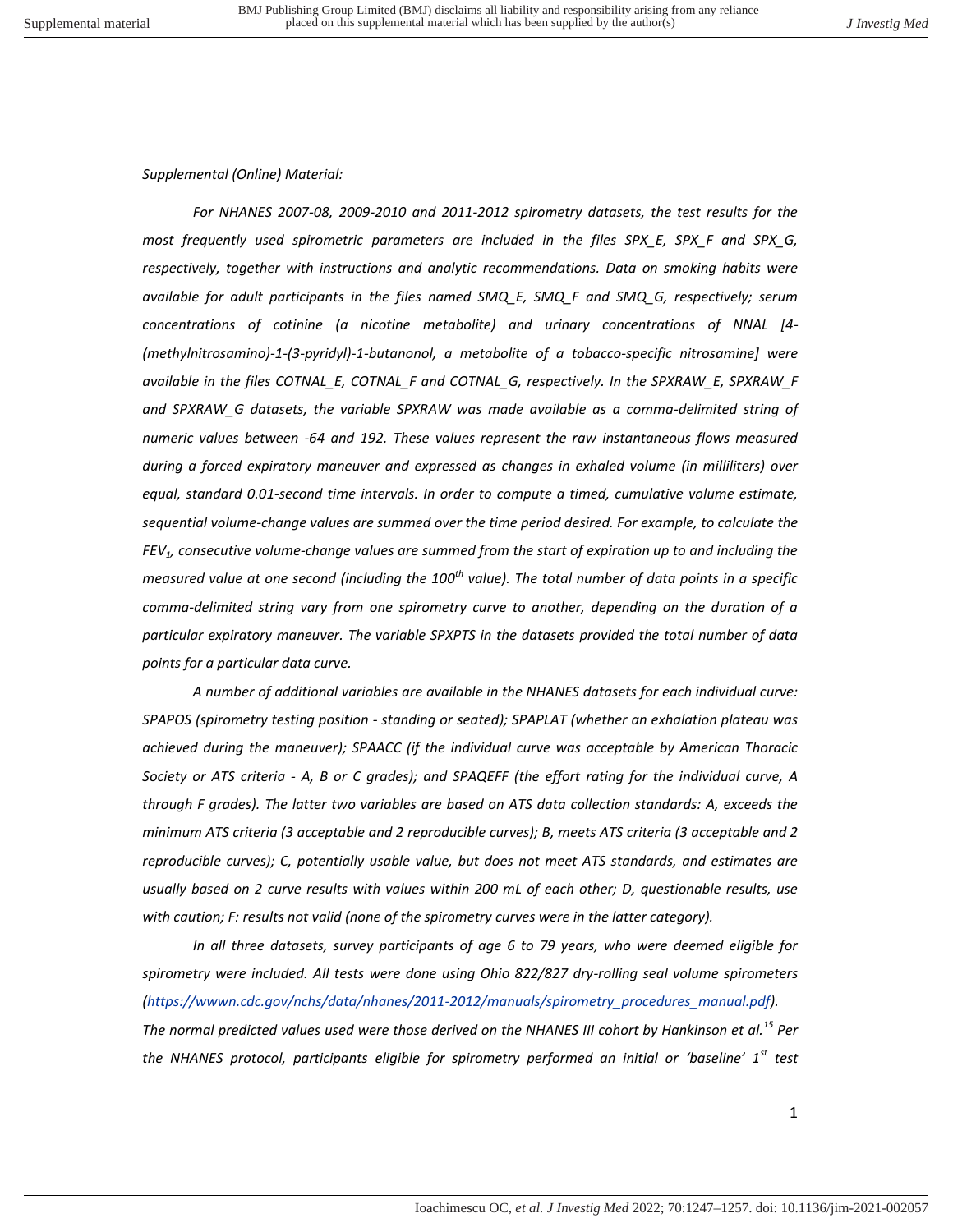*spirometry examination. If certain criteria were met (i.e., FEV1/FVC < LLN by NHANES III predicted values), participants then underwent a 2nd spirometry examination, after inhaling a β2-adrenergic bronchodilator. Multiple individual spirometry curves were thus obtained, during both the 1st and the 2nd test spirometry examinations. Given some unintended under- or over-sampling in various NHANES cohorts, in order to accurately reflect the U.S. population characteristics, the recommended NHANES fullsample 2-Year MEC Examination Weight (WTMEC2YR) values were used to analyze the NHANES spirometry data; as such, we used weighted measurements in the analytic reports.* 

*Some of the prior models for PFT normal values used regular linear regression (standard least squares method) by gender and race or ethnicity group, relying on predictive variables such as age,*  height and occasionally weight. In this set of analyses, both regular regression and generalized *('regularized' or 'penalized' personality) regression models were performed, employing optimization techniques such as ridge regression, lasso, elastic net and double lasso methods (with or without adaptive features), and using either native values, or logarithmic, gamma, Weibull or SHASH (sinharcsinh)<sup>16</sup> transformations of the response variables. Among the distributions fit of the response variables, the logarithmic transformation provided an acceptable trade-off between ease of implementation and adjustment to normality, so we used it in the presented models, which were regular regression models. In various models investigated, we assessed the AEX-FV as Y variable versus the following inputs (which on univariate analyses were independent predictors of the Y variable): gender;*  race or ethnicity group; age, height, weight and their interactions; forced expiratory time; and effort *grade. For internal validation of all models developed, we randomly partitioned the combined NHANES cohorts into a training set (70%) and a validation set (30%). We dropped from the model the variables that contributed to the validation R<sup>2</sup>(which the model tried to maximize) by less than 0.02, albeit significant on multivariate analyses. Significant interactions on multivariate analyses were also ignored if their estimates or beta coefficients were very small (<0.001). In each model, we generated variable importance reports, which compute indices of factor contribution that are independent of the model type and fitting method used, estimating variability in the predicted response based on a range of variation for each factor. As such, if the variation in one factor causes a high variability of the response, then that effect is important relative to the model. We used two approaches: (1) the independent resampled inputs method, in which for each factor, Monte Carlo samples are obtained by resampling its set of observed values (this option works best when the factors are uncorrelated and their values are not represented by a uniform distribution); and (2) the dependent resampled inputs method, in which factor values are constructed from observed combinations using a k-nearest neighbors' approach in order to account for*